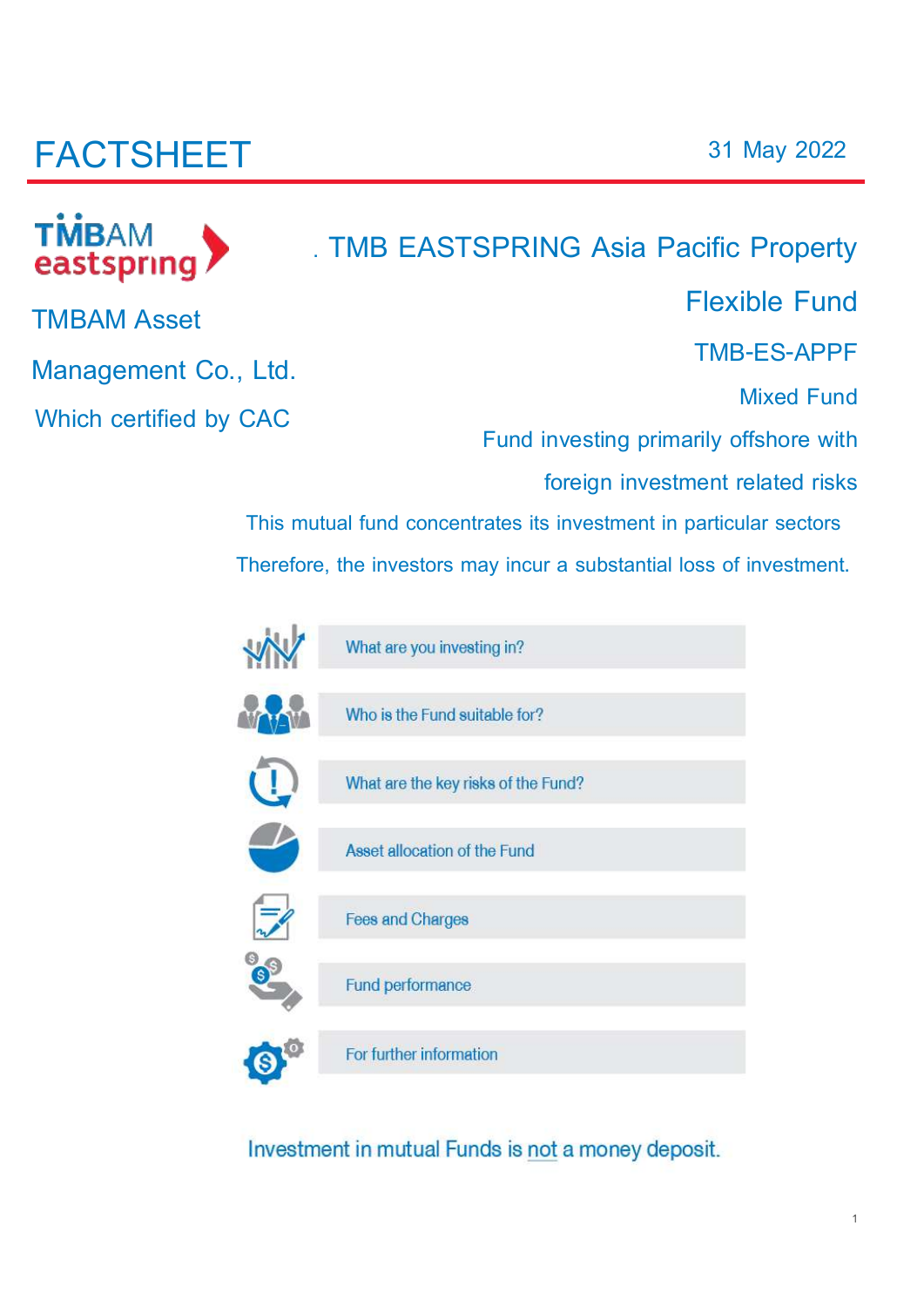

#### What are you investing in?

#### 1.1 Investment Policy

The fund has policies to invest in the following securities or instrument under Property Sector registered in the Asia Pacific region as well as being in the process of distributing unit trust or initial public offering, at average in accounting period of not less than 80 percent of net asset value of the Fund :

1.Unit trust of Property Fund and / or unit trust of Real Estate Investment Trust and / or instrument of Property Fund and / or Trust or Real Estate Fund established under international law (Foreign REIT) and / or Trust or establishment in form of Trust Company or any other forms with major objective of investment in real estate or real estate development business and / or Mutual Fund and / or Exchange Traded Fund investing in instrument of Real Estate Fund (REITs ETF) as well as other instruments with the right to acquire such instrument or having returns based on such instrument or group of such instrument / unit trust.

2.Unit trust of Infrastructure Fund and / or Mutual Fund and / or Exchange Traded Fund investing in Infrastructure Fund and / or Trust or establishment in form of Trust Company or any other forms with major objective of investment in the same manner as Infrastructure Fund as well as any other instrument with the right to acquire such instrument or having returns based on such instrument according to Office of the Securities and Exchange Commission regulations.

3.Shares of listed companies under Real Estate Industry Sector or that is comparable to Real Estate Industry Sector as well as instrument or financial contract with the right to acquire such shares or returns based on shares / groups of such shares.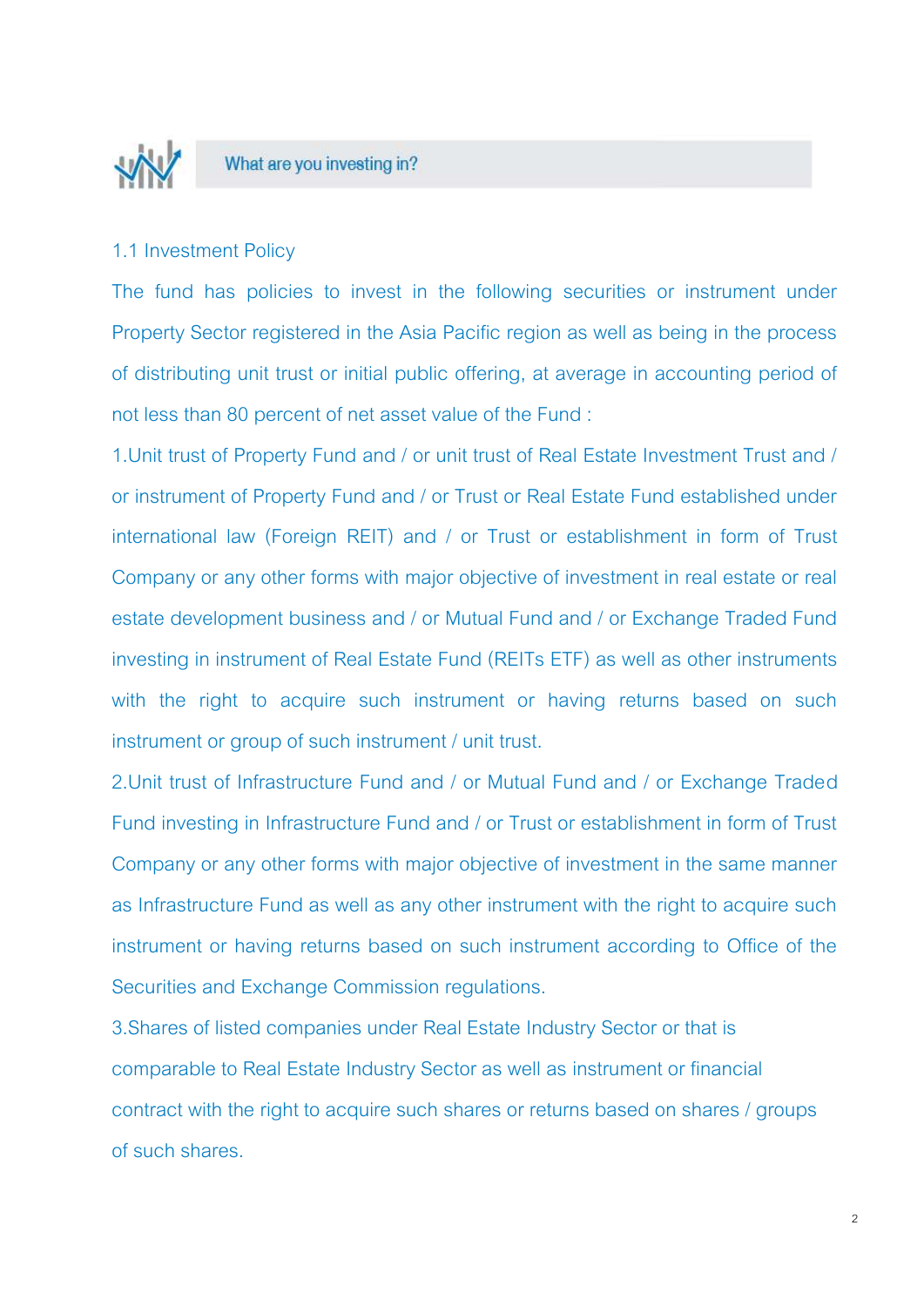Management Company shall invest remaining amount in securities or other assets or generate benefits by other means according to Notification of Securities and Exchange Commission or Securities and Exchange Commission (SEC) by investing in both domestic and / or foreign countries

The company reserves the rights to change the type and characteristic of the fund in the future to be Feeder Fund or Fund of Funds, provided such change is without increasing risk spectrum. This decision shall be at the manager's discretion and depend on the market state and best interest of unit holder. On this note, the company shall notify all unit holders for no less than 30 days in advance before taking action via www.tmbameastspring.com along with other channels as the company deemed appropriate.

The company authorized Eastspring Investments (Singapore) Limited (outsource) to be responsible for all investment but not with those regarding EFM and derivatives that depend on foreign exchange for hedging which is under company's responsibility.

#### 1.2 Management Style

Active management to achieve performance that exceeds benchmark



Who is the Fund suitable for?

Investor who want to receive return from unit trust of Property Fund and / or unit trust of Real Estate Investment Trust and / or instrument of Real Estate Fund and Exchange Traded Fund aiming at investment in instrument of Real Estate Fund (REITs ETF) and / or unit trust of Infrastructure Fund registered in the Asia-Pacific region.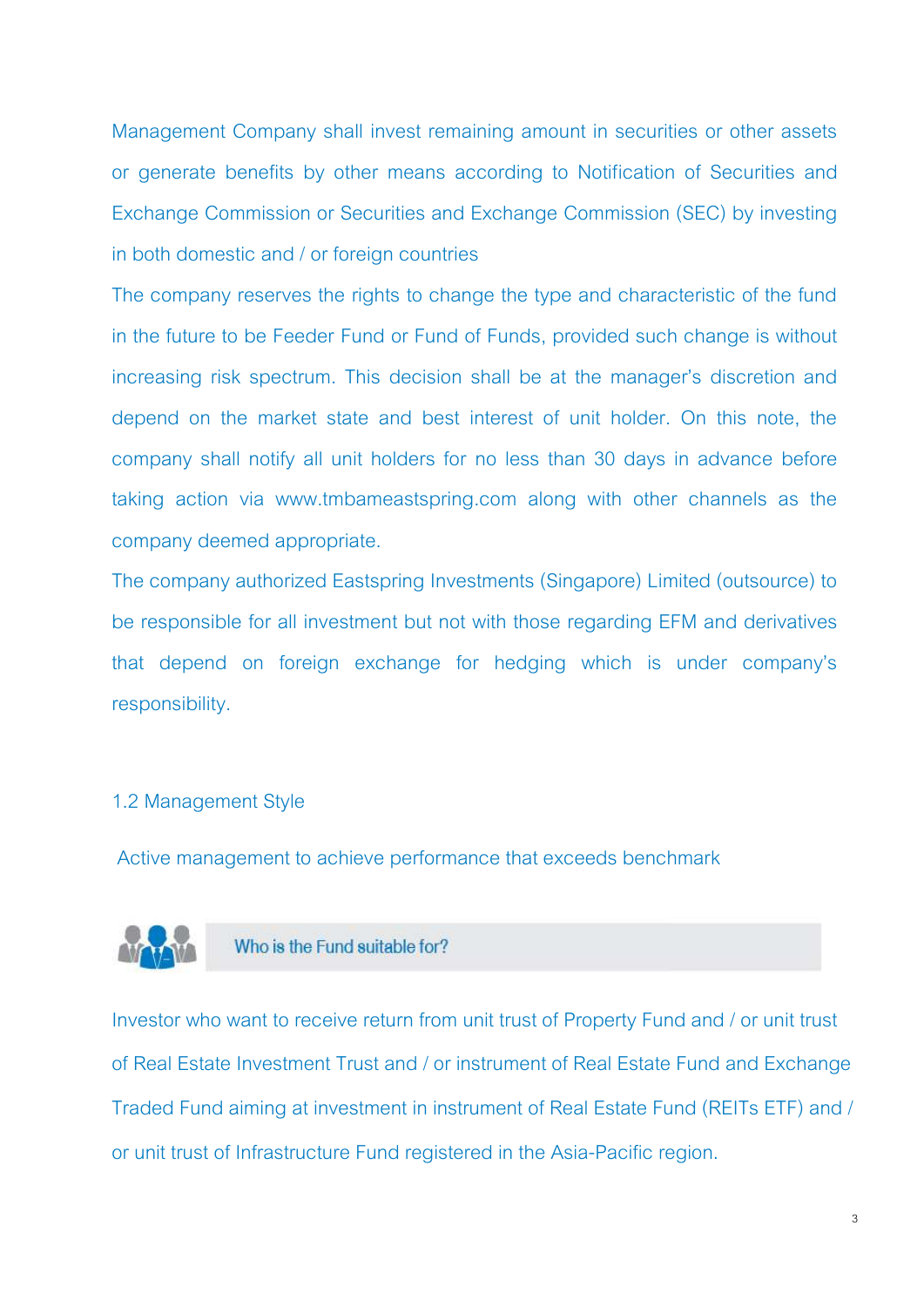### This fund is not suitable for:

- Investors who seek to receive stable returns or principal preservation.

- **For further clarification on this investment policy and potential risks, what should you do?**
- Read the full prospectus or seek advice from the management company or its appointed selling agents.
- Do not invest without sufficient understanding on the characteristics and risks of this Fund.



What are the key risks of the Fund?

#### **Warnings & Recommendation**

1. TMB EASTSPRING Asia Pacific Property Flexible Fund is not capital protection fund. Investors may have risk of losing initial investment.

2. TMB EASTSPRING Asia Pacific Property Flexible Fund concentrates its investment in particular sectors.Therefore, the investors may incur a substantial loss of investment.

3. TMB EASTSPRING Asia Pacific Property Flexible Fund has a policy to mainly invest in property sector which makes this fund bear higher risk level and price compare to those of other more diversified fund investing in several sectors. Then, investors should invest in the Fund only if they understand property sector.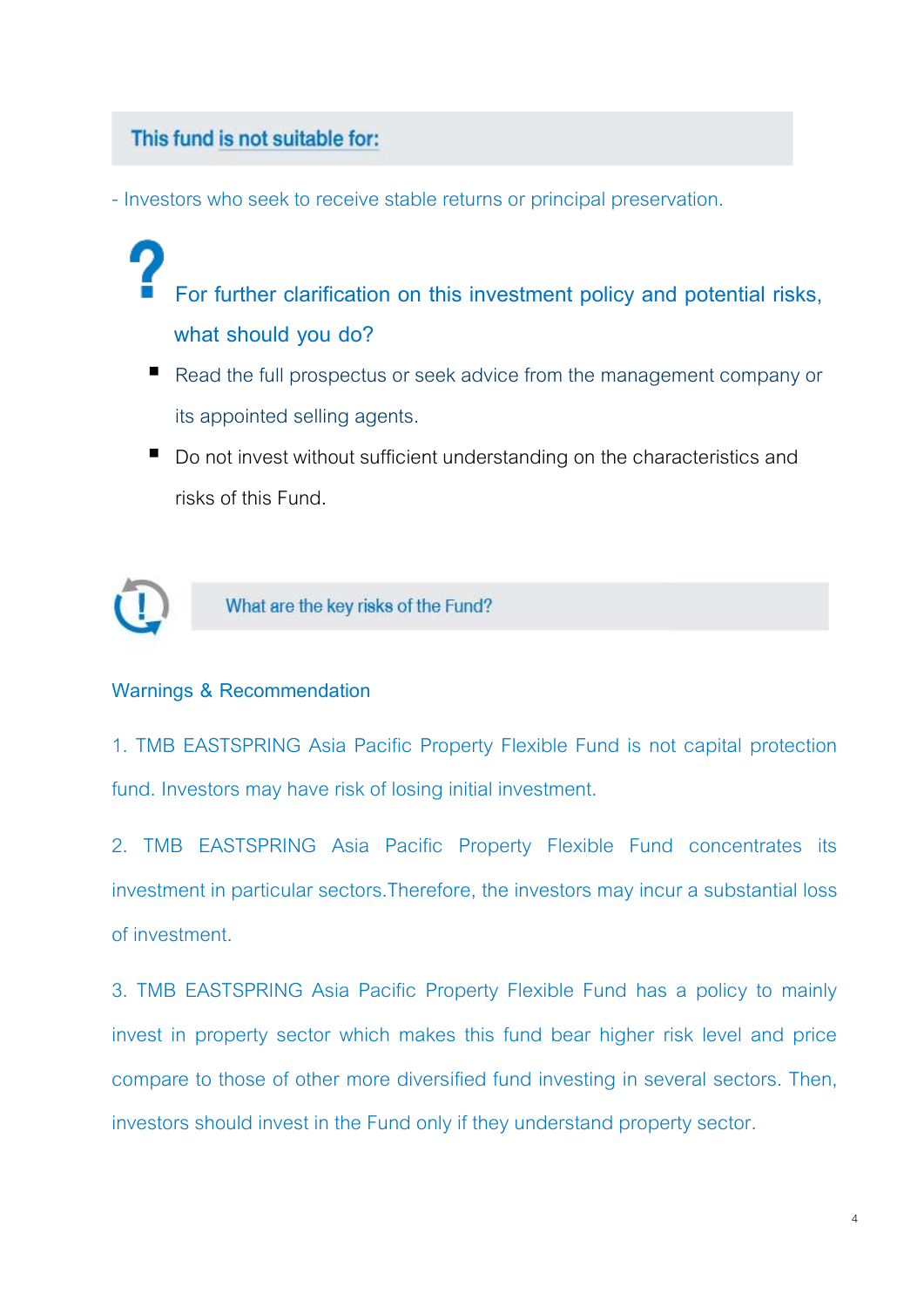4.TMB EASTSPRING Asia Pacific Property Flexible Fund may enter into FX swap transaction to hedge FX exposure pursuant to the Fund Manager's discretion.Therefore, the investors may lose or gain value from foreign exchange that has not been hedged, or may receive return less than their initial investments.

The fund's investment shall be made in US dollars via Eastspring Investments (Singapore) Limited, which shall be responsible for overall investment (outsource). The fund may enter into futures contract (Derivatives) with variable as exchange rate aiming at preventing risks in foreign exchange rates at discretion of the Fund Manager. Therefore, investor may suffer from loss or Gain foreign exchange earnings and / or get return lower than initial investment such as in case where US dollar is likely to be weaken, Fund Manager may consider investing in futures contract to prevent risks associated with part of exchange rates (FX Derivatives). However, Fund Manager may consider investing in a small proportion or may consider not preventing risks in case that US dollar has a strong appreciation.

In case where the fund has policies to invest in securities or assets in multiple currencies, it may have profit and loss from movement of various currency exchange rates, which include but not limited to, US dollar, Australian Dollar, Singapore Dollar, Chinese Yuan, Hong Kong Dollar, Taiwan Dollar, etc.

5. TMB EASTSPRING Asia Pacific Property Flexible Fund may invest in derivatives to efficiently manage its portfolio.Therefore, this fund has higher risk than other funds, it thus suits the type of investor who can accept higher risk for higher returns. Investors should invest in this Fund only when fully understand about derivatives

5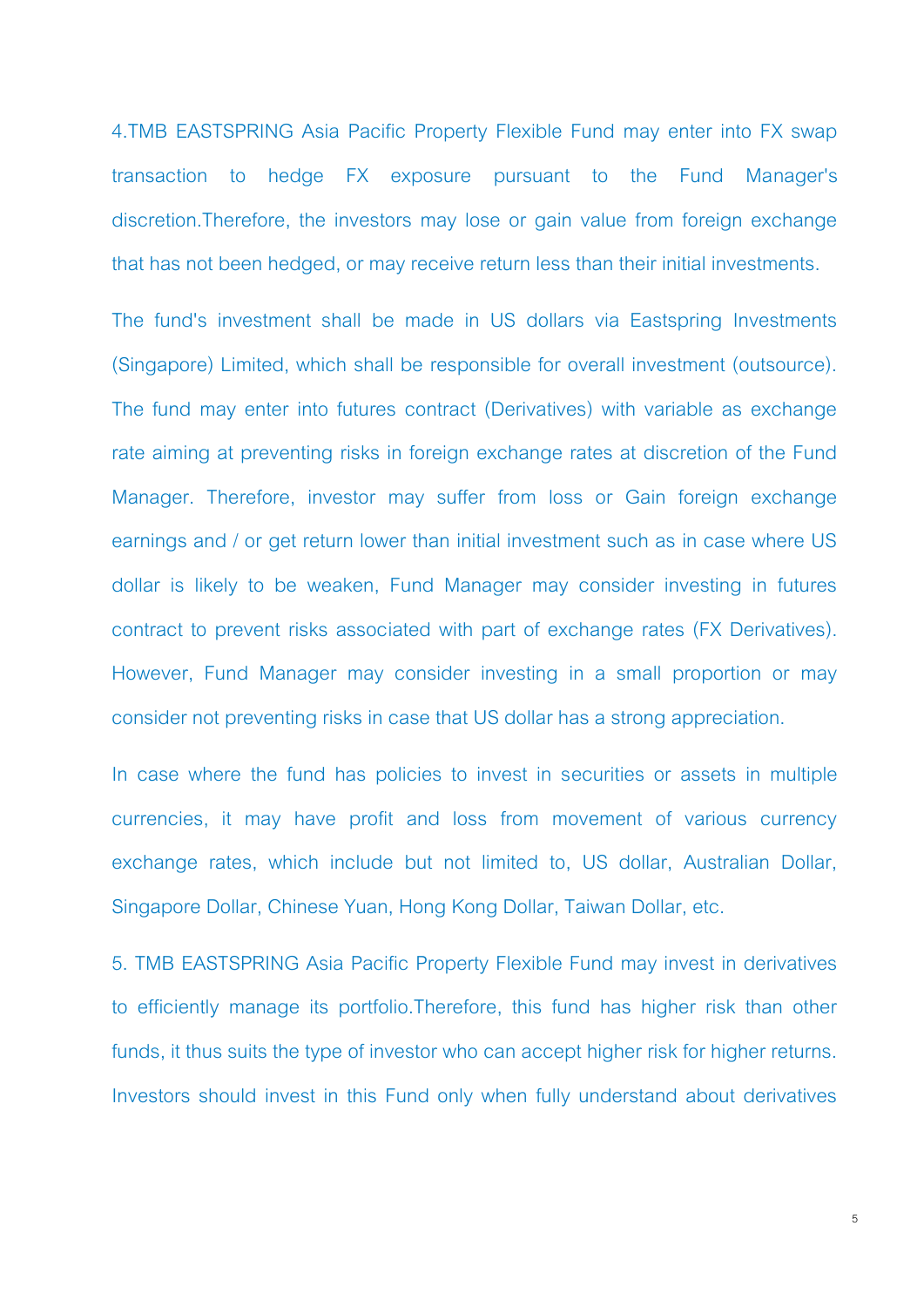and should consider the investing experience, investment objective and financial position before investing in this Fund.

6.TMB EASTSPRING Asia Pacific Property Flexible Fund's investment is highly concentrated in Asia Pacific such as Singapore Australia Hong Kong and Japan etc. therefore investors should consider diversify the risks in their portfolio.

7.TMB EASTSPRING Asia Pacific Property Flexible Fund is the Foreign Investment Fund (FIF).The changes in the countries in which it invests – namely political or monetary policy change – may affect the investment unit value. This includes implementation of measures that may cause investors to be unable to receive the redemption sum within the period as specified in the Prospectus

8.TMBAM has an objective not to offer its fund units to or for the benefit of

1) Citizens of the USA or residents of the USA [including the territories of or occupied /controlled by the USA] including those who hold US passports or green cards.

2) Legal entities organized under the US law including company Limited Partnership, etc., as well as the branch of such entities.

3) Organizations belonging to the US Government in the USA and outside the USA. 4) Investors who contact or receive information or place order related to TMBAM's fund or pay/receive payment with respect to TMBAM's fund in the USA. This also includes investors who use the agent/ manager in the USA to perform such functions.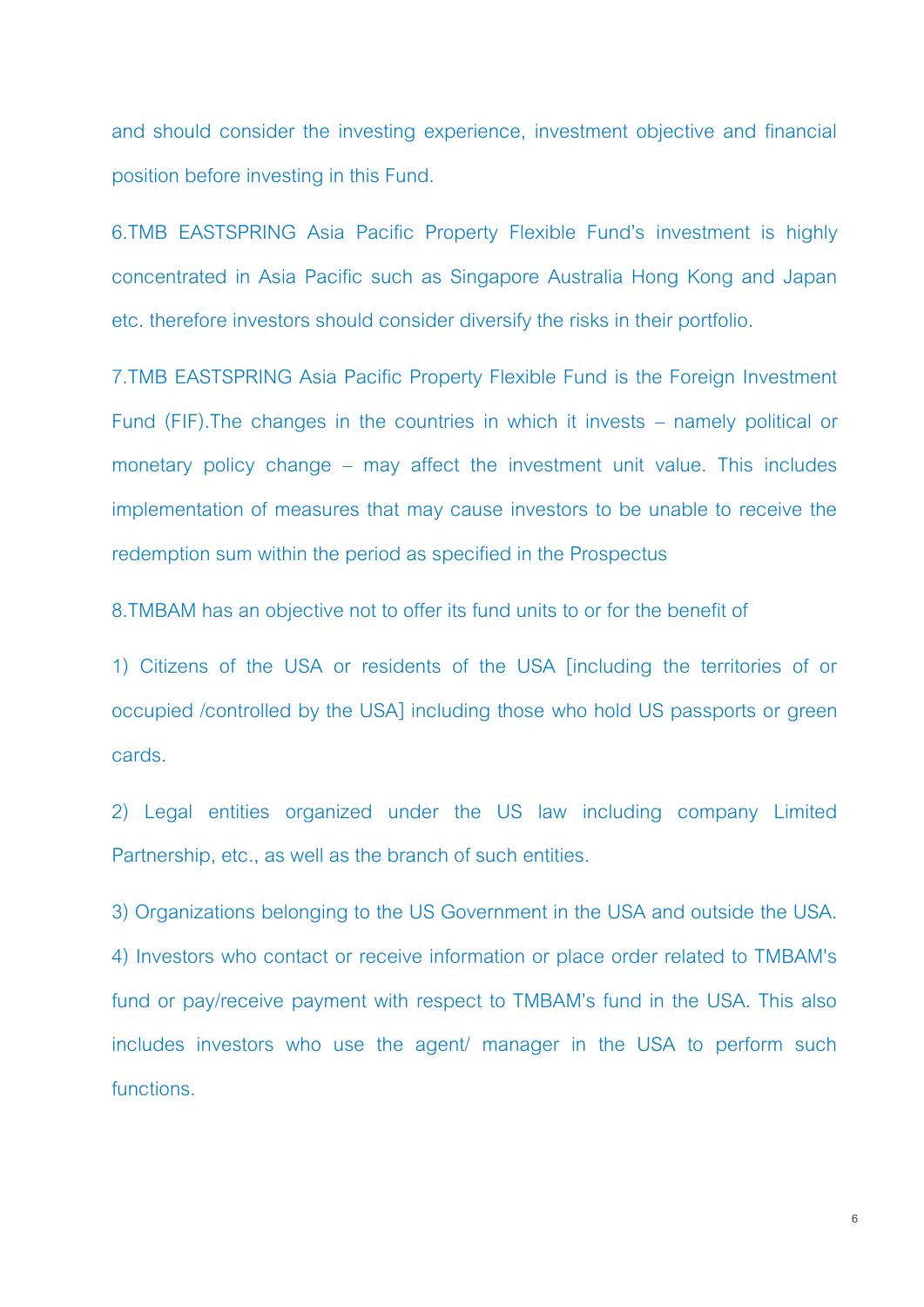5) The assets (such as private fund/trust) of the aforesaid persons or legal entities in 1-4. As such,

TMBAM reserve its right to deny or restrain subscription, allocation and/or transfer its fund unit for the above -mentioned investors, whether directly or indirectly.

9. In the event that the Management Company has entered into an obligation or agreement with a foreign state and/or the government of a foreign state or if it is required to comply with a law or a regulation of a foreign state regard less of the effective date of such obligation (e.g. the United States Foreign Account Tax Compliance Act (FATCA)),the Unitholder(s) acknowledge and agree that the Management Company may act or perform its obligation according to the relevant law and/ or regulation to which Management Company is subject, including but not limited to disclosing information of the Unitholder(s) or withholding and withhold able payment payable to the Unitholder(s),and may act or perform any other action necessary for complying such relevant Thai and foreign law and/or regulation to which the Management Company is subject, and shall provide any information ,document, and consent to Management Company upon request in performing such duty.

\*For further information at **www.[tmbameastspring.com](http://www.tmbameastspring.com/)**

7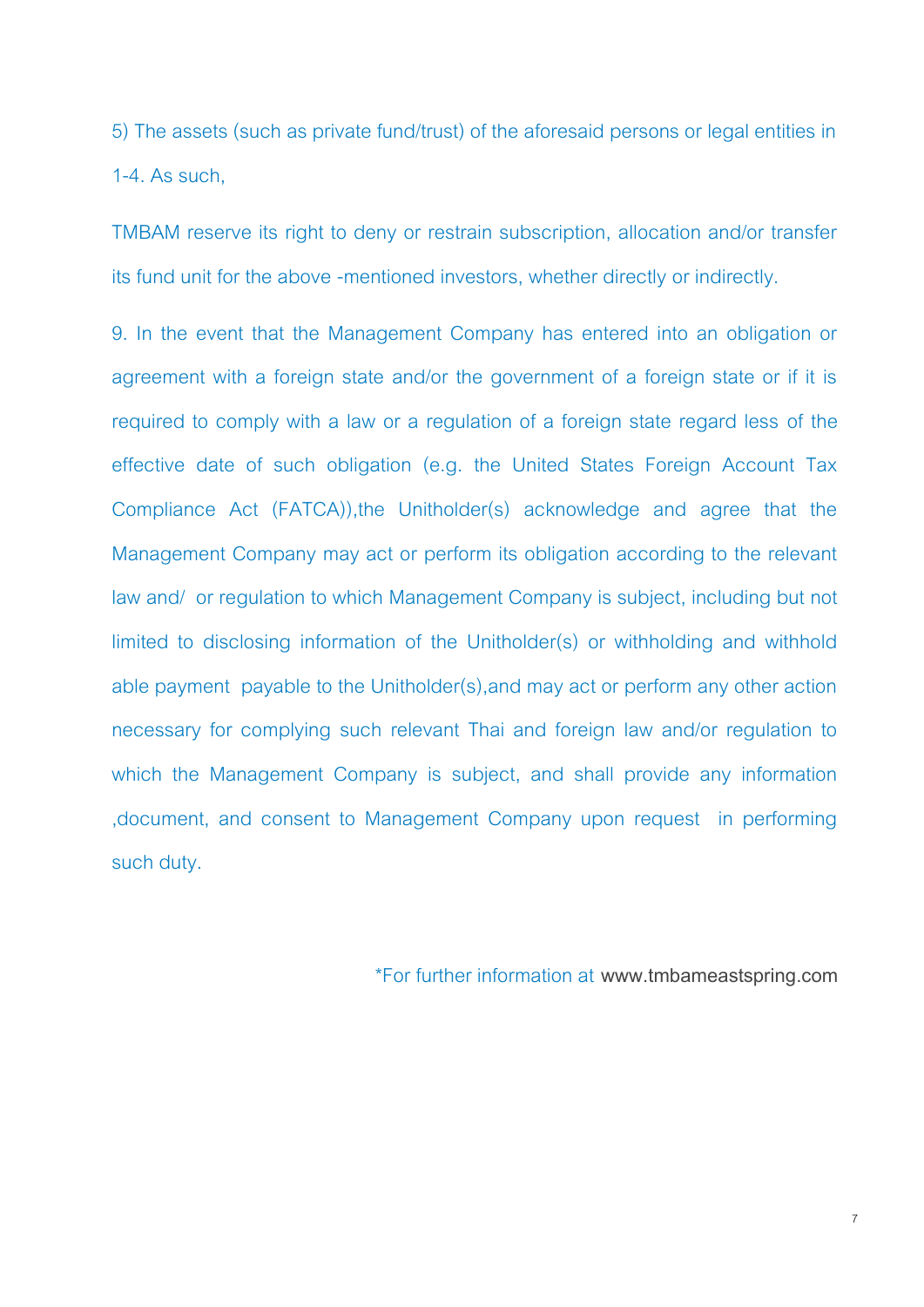### **Risk Speotrum of the Fund**





Market Risk means the risk that the values of securities which the Fund has invested may increase or decrease due to outside factors such as economic/ investment situations, political factors both internally and internationally which could be considered from the Standard Deviation (SD) of the Fund. If the Fund has a high SD, it is an indicator that the Fund has high a fluctuation from the changes in the prices of securities.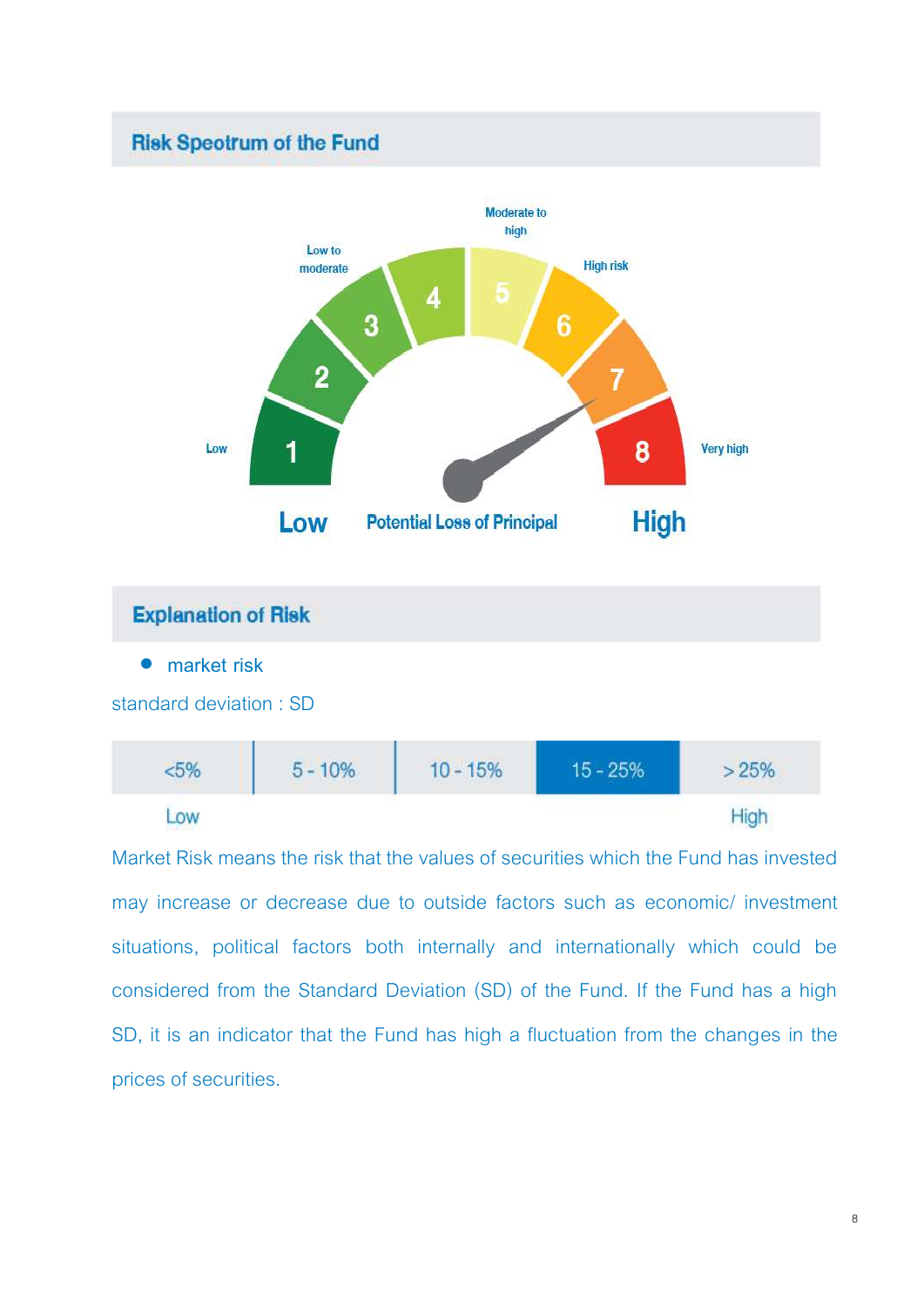

Currency Risk is the possibility that changes in exchange rate will affect the value of investment units. For example, if a mutual fund invests in securities denominated in US Dollar during Thai Baht depreciation and the units are subsequently sold when Thai Baht appreciates, the mutual fund will receive lower return in Thai Baht. On the other hand, if the same fund invests in securities denominated in US Dollar during Thai Baht appreciation and the units are subsequently sold when Thai Baht depreciates, the mutual fund will receive higher return in Thai Baht. Therefore, currency hedging techniques as follows are key tools to manage such risk.

• Hedging at discretion of the fund manager: Investors may be exposed to currency risk because it is the discretion of the fund manager whether to use a currency hedging technique.

\* For further information at **www.[tmbameastspring.com](http://www.tmbameastspring.com/)**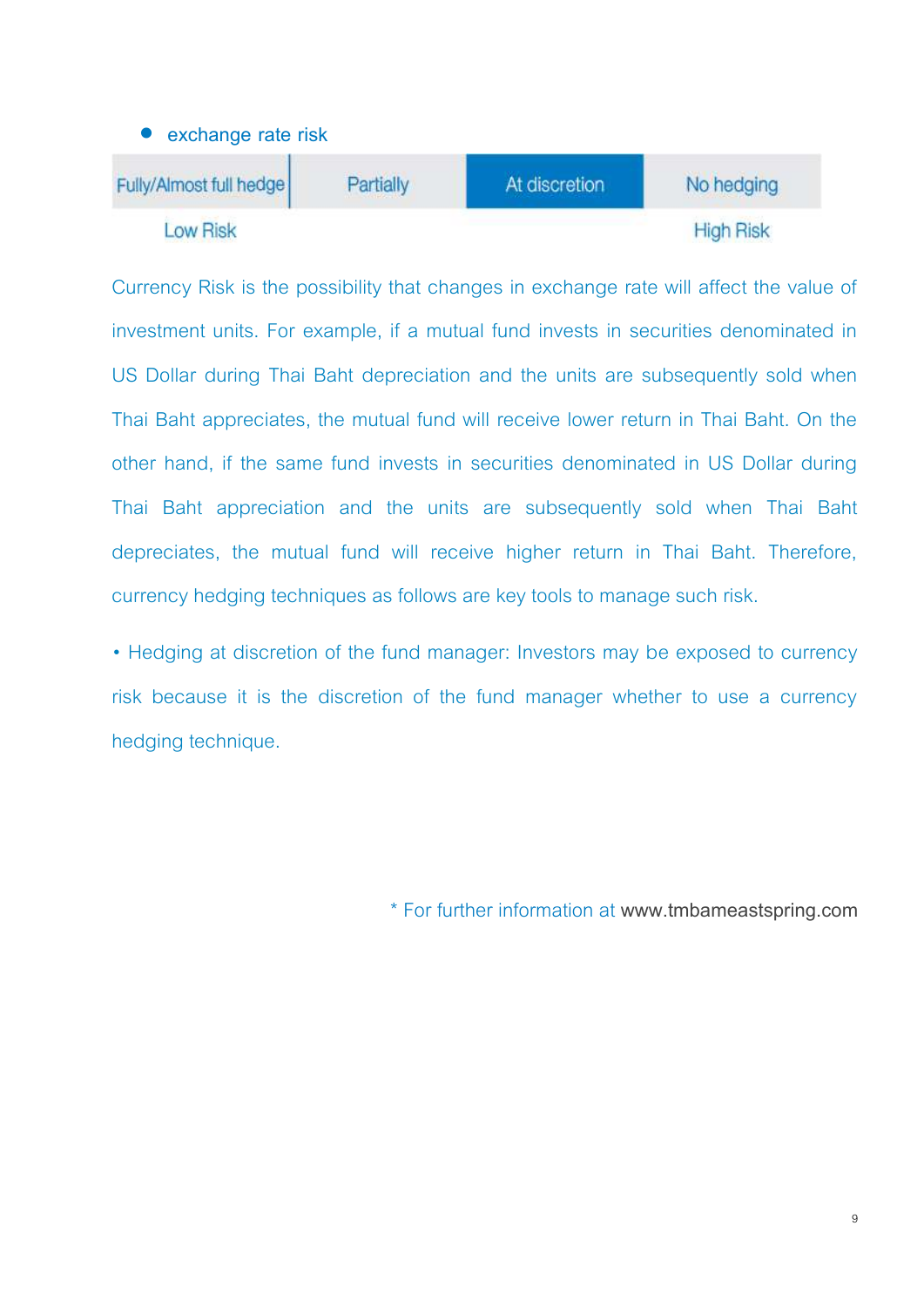

date as of 31 May 2022

| Top Five Holdings (% of NAV)     |          |  |  |  |  |
|----------------------------------|----------|--|--|--|--|
| <b>NAME</b>                      | % Of NAV |  |  |  |  |
| <b>1.Link REIT</b>               | 5.00     |  |  |  |  |
| 2. Cromwell European Real Estate | 4.84     |  |  |  |  |
| 3. Sun Hung Kai Properties Ltd   | 4.82     |  |  |  |  |
| 4. HKT Trust and HKT Ltd         | 3.97     |  |  |  |  |
| 5.ESR-REIT                       | 3.89     |  |  |  |  |

Information as of 31 May 2022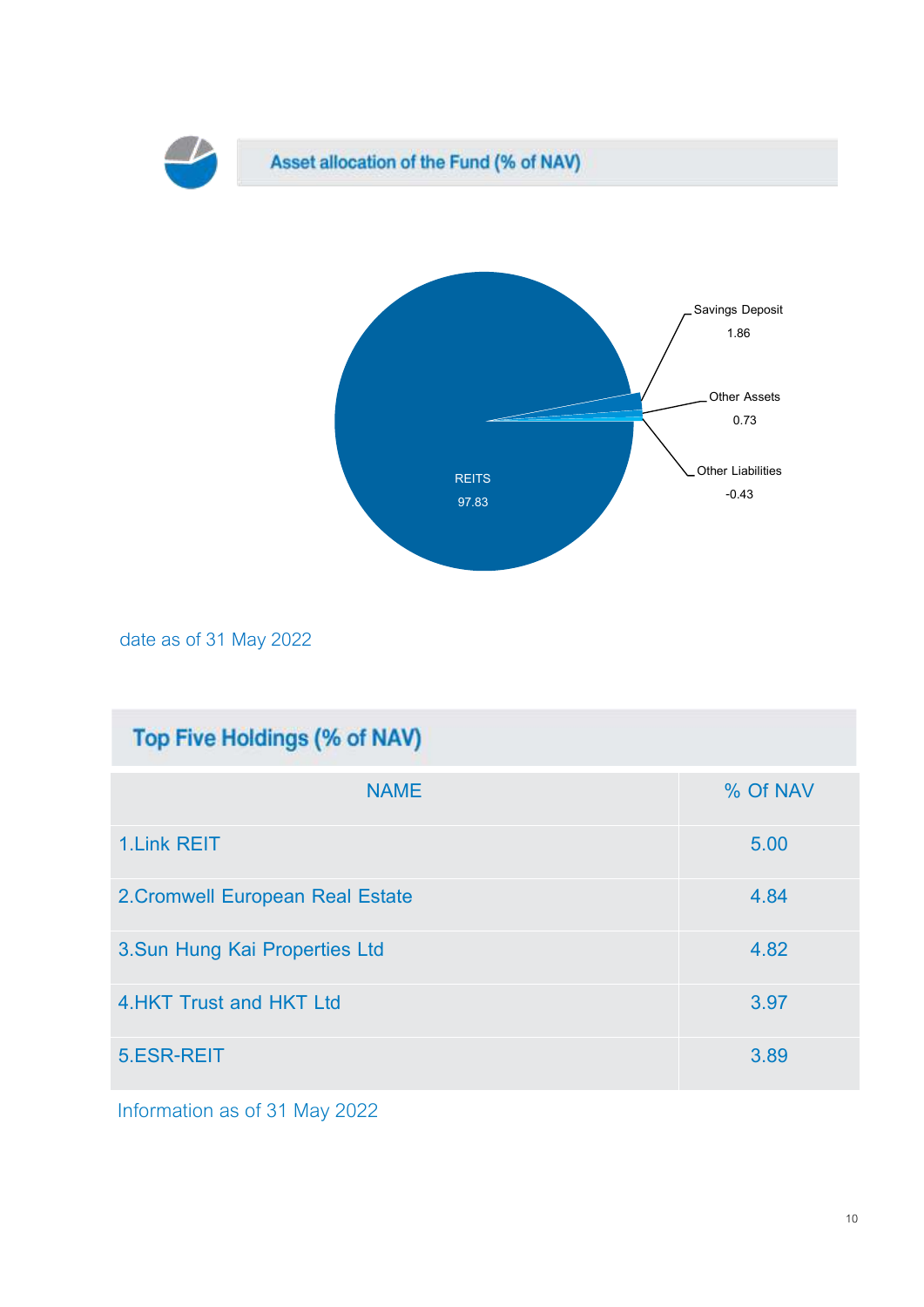![](_page_10_Picture_0.jpeg)

**Fees and Charges** 

\* Fees affect the return on investment, investors should consider such fees before making an investment decision \*

### Fees Charged to the Fund (% of NAV)

![](_page_10_Figure_4.jpeg)

### **Fees Charged to the Fund**

More explanation :

1. Fees charged to the fund (As % per annum of total asset value deducted by total liabilities except for Management fee, Trustee Fee and Registrar Fee) (including VAT)

2. Any other expenses are expectable expenses.

3.Historical fee charged for the past 3 years can be found at

[https://www.tmbameastspring.com/THDocs/QA/I27\\_02.pdf](https://www.tmbameastspring.com/THDocs/QA/I27_02.pdf)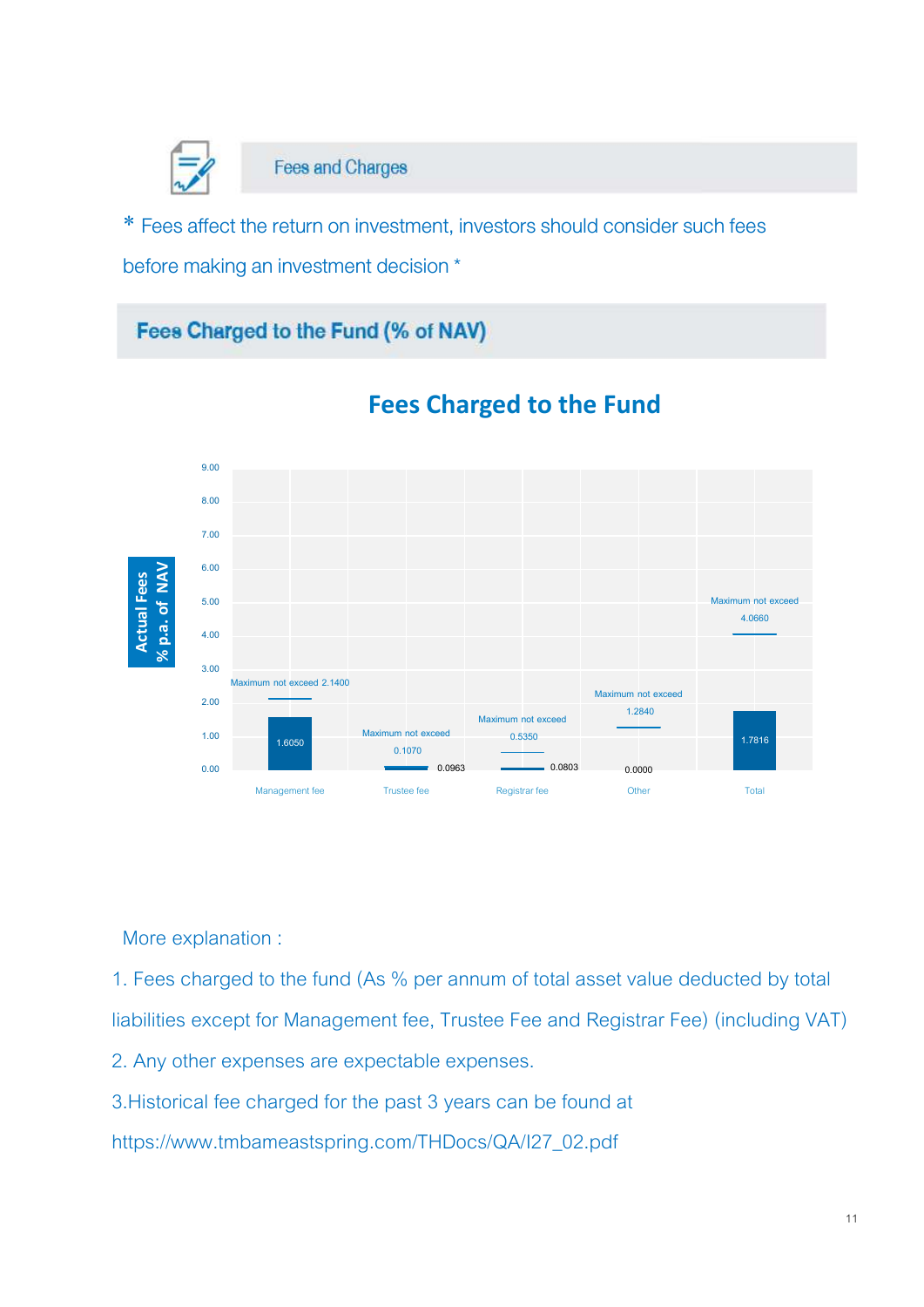4.Because TMBAM outcources its investment function in TMB Eastspring Asia Pacific Property Flexible Fund (the "Fund") to Eastspring Investment Singapore.The Fund may be liable to Singpapore Capital Gain Tax according to Singapore Tax Regulation (17% of net realized capital gain in that the year that capital gain is realized).However the Fund may be exempted from this Capital Gain Tax, if the Fund meet all the requirement in S13X of Singapore, namely:

4 . 1 The Fund's Asset Size of the is higher than 5 0 Million Singapore Dollars (approximately Baht 1,207.24 Million based on the FX rate at 18 December 2018), and 4 .2 Eastspring Investment Singapore receives fee from managing this Fund higher than 200,000 Singapore Dollars (approximately Baht 4,828,960 per annum ) based on the FX rate at 18 December 2018)

TMBAM will take necessary steps as it deems fit such that the Fund shall not have to bear this capital gain tax burden. Such action may include the TMBAM's absorption of the said capital gain tax for the Fund in year when such the Fund incurs such tax.

| <b>Details</b>                   | <b>Maximum Charge</b> | <b>Actual Charge</b> |
|----------------------------------|-----------------------|----------------------|
| Front-end Fee / Switching in Fee | 1.50                  | 1.00                 |
| Back-end Fee / Switching out Fee | <b>None</b>           | <b>None</b>          |
| Spread                           | 0.25%                 | No charge            |
| <b>Transfer Fee</b>              | 5 baht per            | 5 baht per           |
|                                  | 1,000 units           | 1,000 units          |

### Fees Charged to Unitholders (% of transaction amount)

Remark : All above mentioned fees are inclusive of Value Added Tax or Specific Business Tax or other taxes.

More explanation : TMBAM reserves right to have different front-end fee scheme for each investor type by The Management Company will waive the front-end fee/switching-in fee for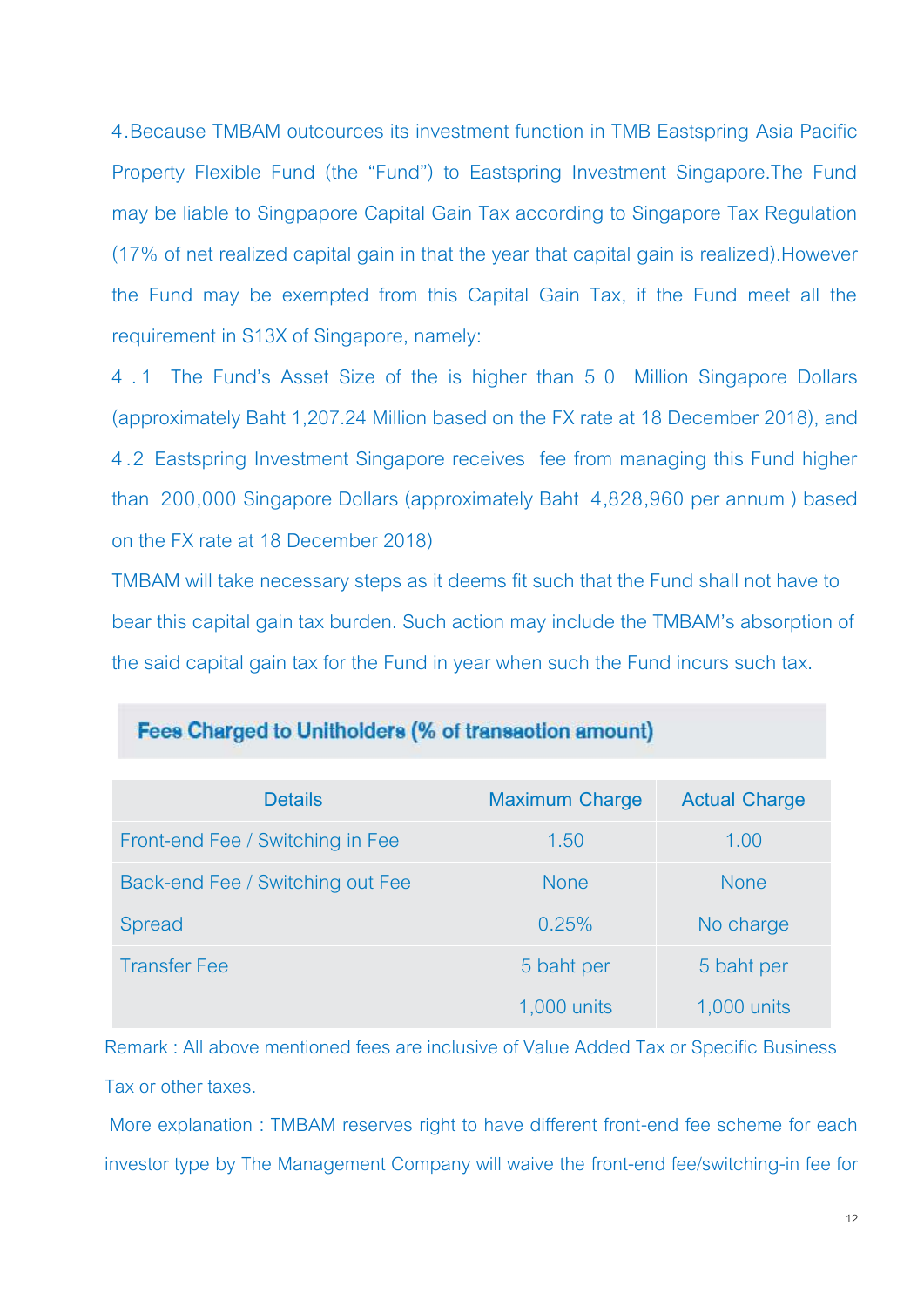investors who directly open trading accounts with the Management Company and meet the following criteria: Non-profit institutional investors established under the Securities and Exchange Act B.E. 1992, Institutional investors established under the Social Security Act B.E. 1990, Life and non-life insurance companies and specialized banks, Provident funds under management of TMB Asset Management Company Limited, The unit-linked accounts of life insurance companies that are appointed by TMBAM as subscription or redemption supporting agents.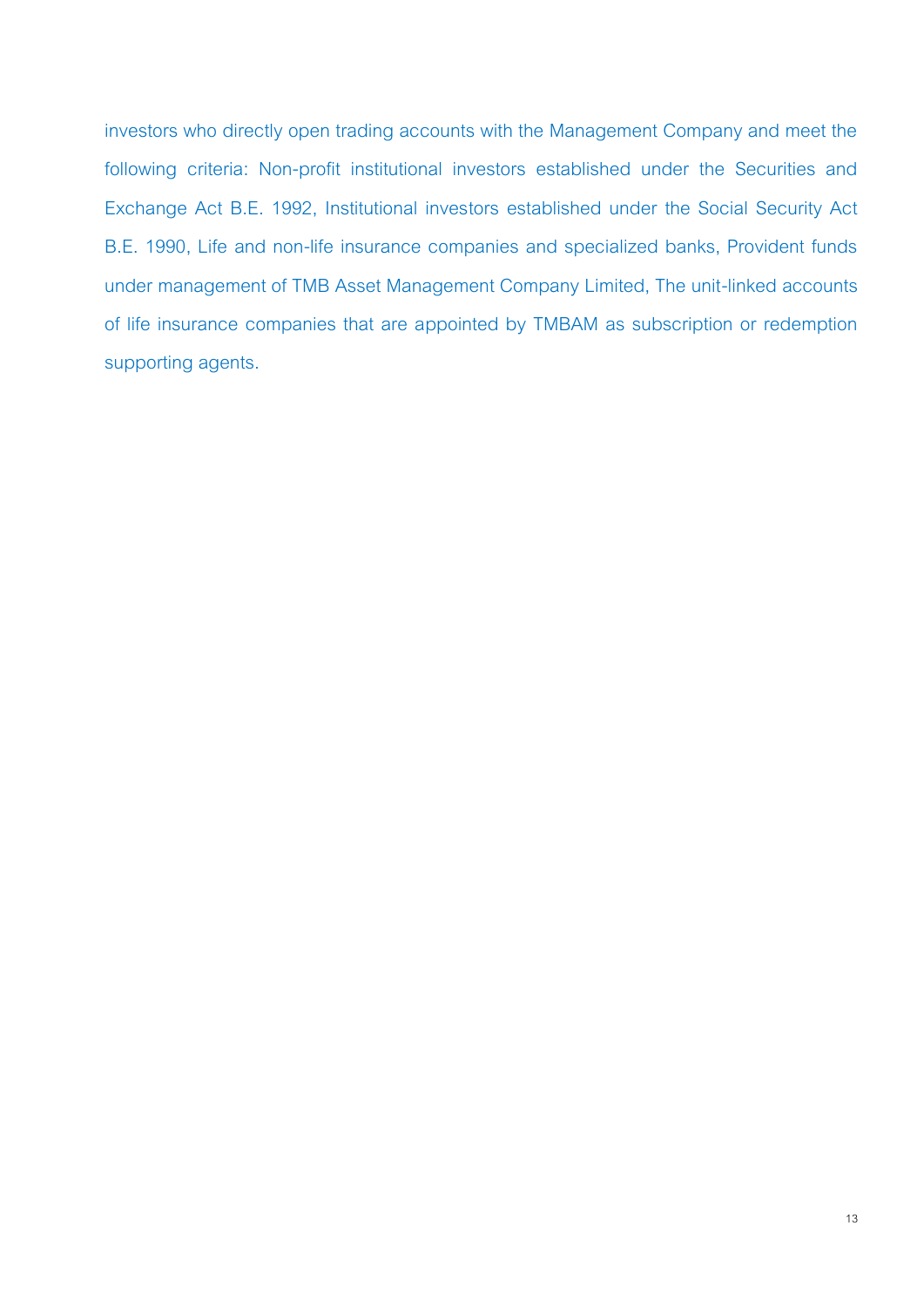![](_page_13_Picture_0.jpeg)

### **\*Past performance is not a guarantee of future performance\***

![](_page_13_Figure_2.jpeg)

### **Calendar year performance**

- **Maximum drawdown of the investment in the last five years : -37.80**
- **Standard deviation of the fund performance : 17.00**
- **Fund category based on peer group fund performance :**

**Foreign Investment Allocation**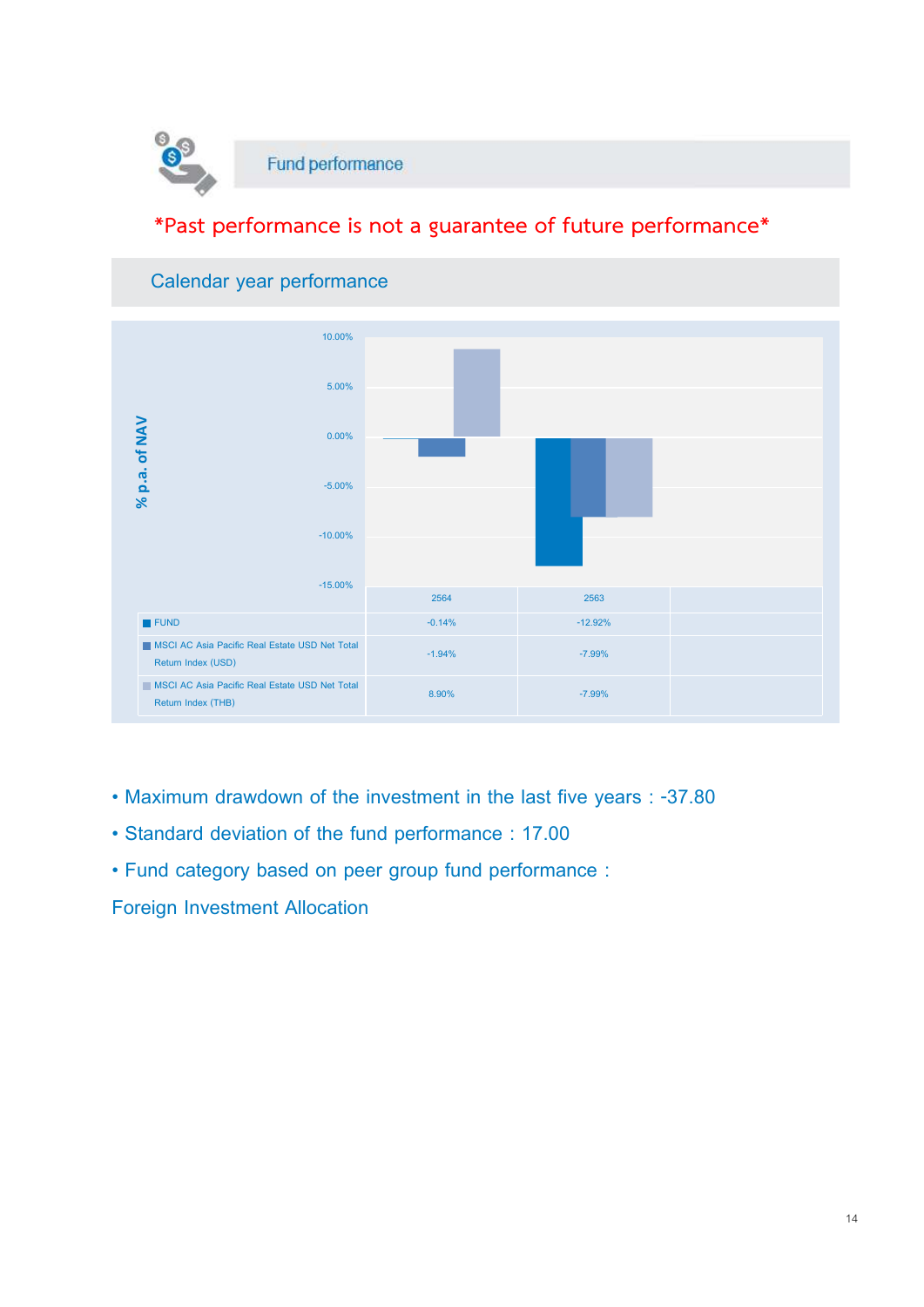### **Fund performance**

| <b>FUND</b>                           | Year to date | 3 Months | Percentile       | 6 Months  | Percentile       | 1 Year     | Percentile | 3 Years  | Percentile | Since inception |
|---------------------------------------|--------------|----------|------------------|-----------|------------------|------------|------------|----------|------------|-----------------|
| <b>FUND</b>                           | $-6.02\%$    | $-1.54%$ | 25 <sub>th</sub> | $-5.72\%$ | 25 <sub>th</sub> | $-12.53\%$ | 95th       | $-4.64%$ | 95th       | $-3.92\%$       |
| <b>Benchmark</b>                      | $-5.90\%$    | $-0.70%$ | 5th              | $-5.42%$  | 25 <sub>th</sub> | $-7.43%$   | 50th       | $-1.29%$ | 95th       | $-0.72%$        |
| <b>Standard Deviation (FUND)</b>      | 13.48%       | 14.64%   | 75th             | 13.20%    | 75th             | 12.52%     | 75th       | 17.77%   | 95th       | 17.00%          |
| <b>Standard Deviation (Benchmark)</b> | 15.20%       | 16.66%   | 95th             | 14.80%    | 75th             | 13.35%     | 75th       | 17.66%   | 95th       | 17.13%          |

Remark : All periods longer than one year are annualized.

date as of 31 May 2022

Investors can view the current information at www.tmbameastspring.com

### Peer group fund performance : Foreign Investment Allocation Date as of 31 May 2022

|                             | Return $(\%)$ |          |          |         |         | <b>Standard Deviation (%)</b> |       |                |       |       |           |            |
|-----------------------------|---------------|----------|----------|---------|---------|-------------------------------|-------|----------------|-------|-------|-----------|------------|
| <b>Peer Percentile</b>      | 3M            | 6M       | 1Y       | 3Y      | 5Y      | 10Y                           | 3M    | 6 <sub>M</sub> | 1Y    | 3Y    | <b>5Y</b> | <b>10Y</b> |
| 5 <sup>th</sup> Percentile  | $-0.78$       | $-1.81$  | 0.52     | 11.52   | 7.64    | 9.73                          | 3.48  | 3.37           | 2.72  | 6.04  | 5.42      | 7.72       |
| 25 <sup>th</sup> Percentile | $-3.18$       | $-5.97$  | $-6.03$  | 3.73    | 3.18    | 6.87                          | 7.83  | 7.65           | 6.33  | 9.35  | 8.09      | 8.32       |
| 50 <sup>th</sup> Percentile | $-4.51$       | $-8.91$  | $-9.34$  | 2.44    | 1.86    | 3.02                          | 10.81 | 9.83           | 8.35  | 10.72 | 8.92      | 12.92      |
| 75 <sup>th</sup> Percentile | $-0.78$       | $-1.81$  | 0.52     | 11.52   | 7.64    | 9.73                          | 3.48  | 3.37           | 2.72  | 6.04  | 5.42      | 7.72       |
| $95th$ Percentile           | $-9.50$       | $-18.48$ | $-18.34$ | $-1.51$ | $-1.21$ | 0.63                          | 28.28 | 25.87          | 20.34 | 18.79 | 16.77     | 14.18      |

The Fund's Benchmark should compare the performance of the Fund with MSCI AC Asia Pacific Real Estate USD Net Total Return Index with adjusted by USD/THB exchange rate, as of the NAV calculation date.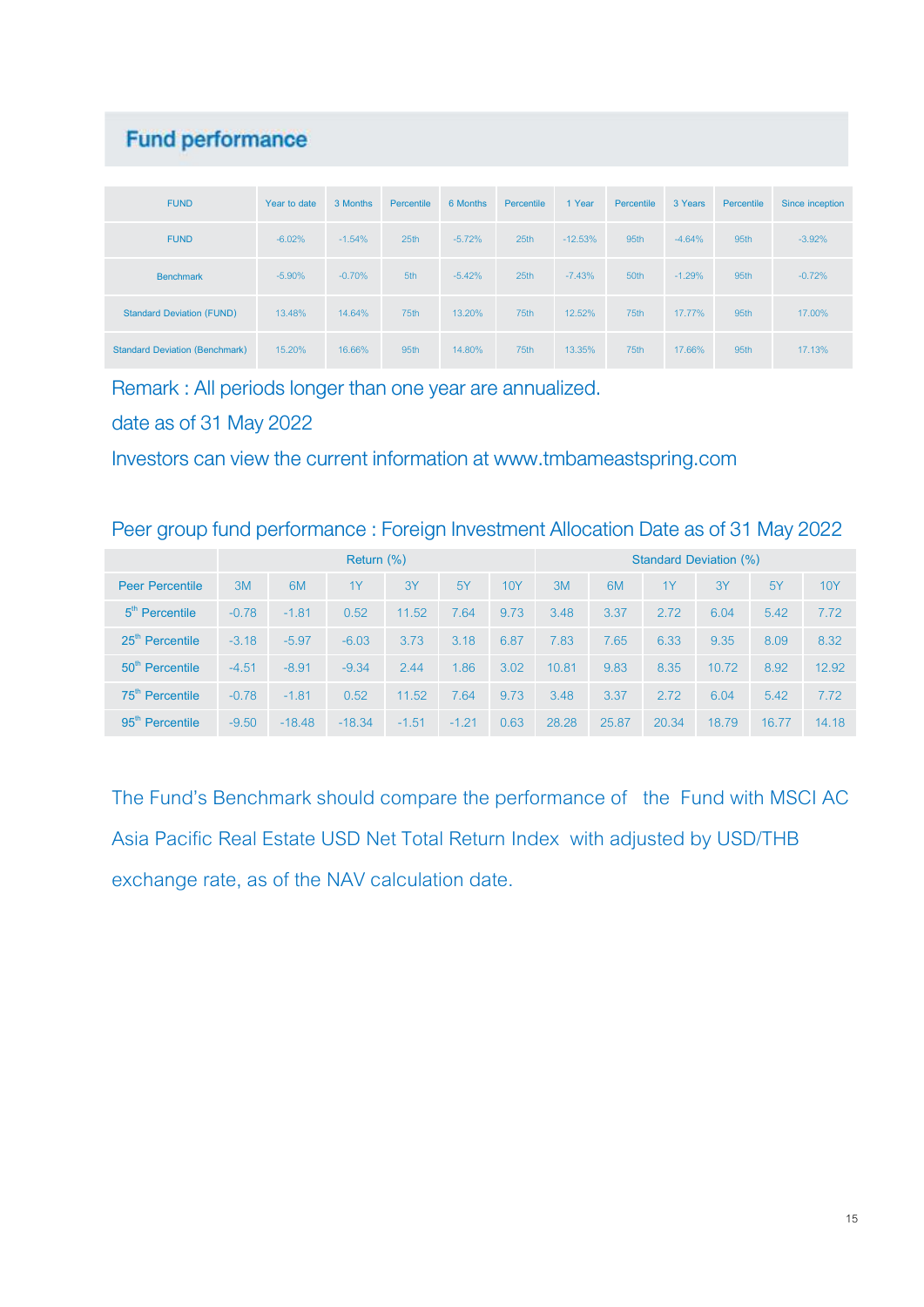![](_page_15_Picture_0.jpeg)

## For further information

| Dividend policy:                   | Not more than 4 times per year                                |
|------------------------------------|---------------------------------------------------------------|
| Trustee:                           | Kasikornbank Plc.                                             |
| <b>Registration Date:</b>          | 31 January 2019                                               |
| <b>Fund Maturity:</b>              | indefinite                                                    |
| <b>Subscription and Redemption</b> | Subscription Date: every working days                         |
|                                    | Within: 8.30 hrs.                                             |
|                                    | To: 12.00 hrs.                                                |
|                                    | IPO (Baht): 10 Baht                                           |
|                                    | Minimum Initial Subscription: 1 Baht                          |
|                                    | Minimum Subsequent Subscription: 1 Baht                       |
|                                    | Redemption Date: every working day                            |
|                                    | Within: 8.30 hrs.                                             |
|                                    | To: 12.00 hrs.                                                |
|                                    | Settlement Period: The management company will                |
|                                    | arrange to pay the redemption of investment units             |
|                                    | within 5 business days <sup>1</sup> from the redemption date. |
|                                    | (Currently and in normal conditions within 5)                 |
|                                    | business days after the trading day $(T^*+5)$ business        |
|                                    | days)                                                         |
|                                    | Note:                                                         |
|                                    | <sup>1</sup> Foreign holidays of foreign fund management      |
|                                    | businesses shall not be counted in the same                   |
|                                    | manner as mutual fund management businesses                   |
|                                    | The mutual fund management company has                        |
|                                    | specified the foreign holidays as mentioned in the            |
|                                    | prospectus.                                                   |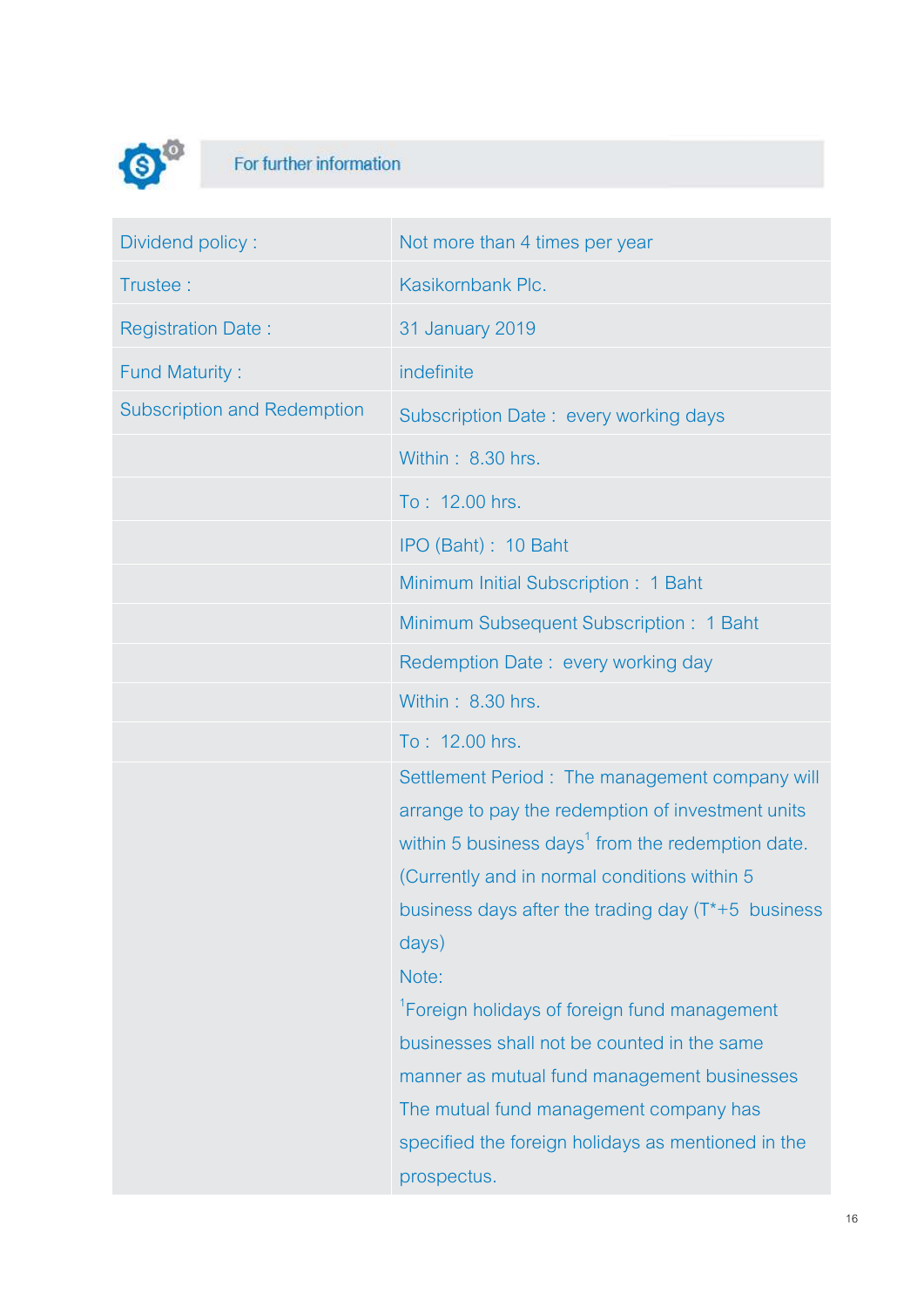| Investors can view daily NAV at   | website: www.tmbameastspring.com                    |
|-----------------------------------|-----------------------------------------------------|
| Portfolio Turnover Ratio          | 31.46 %                                             |
| <b>Subscription or Redemption</b> | Bank of TTB PCL.(All branches) Tel. 0-2299-1111     |
| <b>Supporting Agents</b>          | or the appointed selling agents. Investors can Find |
|                                   | more information at www.tmbameastspring.com         |
| <b>Fund Manager:</b>              | Darawan Prakaitip                                   |
|                                   | Start Date 18 May 2021                              |
| <b>Enquiry for Prospectus/</b>    | TMB Asset Management Co., Ltd.                      |
| Complaints:                       | 9th floor, Mitrtown Office Tower 944 Rama 4 Road,   |
|                                   | Wangmai Pathumwan, Bangkok 10330                    |
|                                   | Tel: 0-2838-1800                                    |
|                                   | website: www.tmbameastspring.com                    |
| citizens of the USA or residents  | <b>No</b>                                           |
| of the USA                        |                                                     |
| Potential conflict of interest    | Company shall refrain from any transactions         |
|                                   | pertaining conflict of interests and related party. |
|                                   | Find more information at                            |
|                                   | www.tmbameastspring.com                             |

## **Dividend Payment Statistic (Baht per unit)**

| <b>Book Close Date</b> | <b>Dividend Payment Date</b> | Amount |
|------------------------|------------------------------|--------|
|                        | 20 July 2021                 | 0.1600 |
| 3                      | <b>19 January 2021</b>       | 0.2000 |
|                        | 21 January 2020              | 0.2000 |
|                        | 25 July 2019                 | 0.3000 |